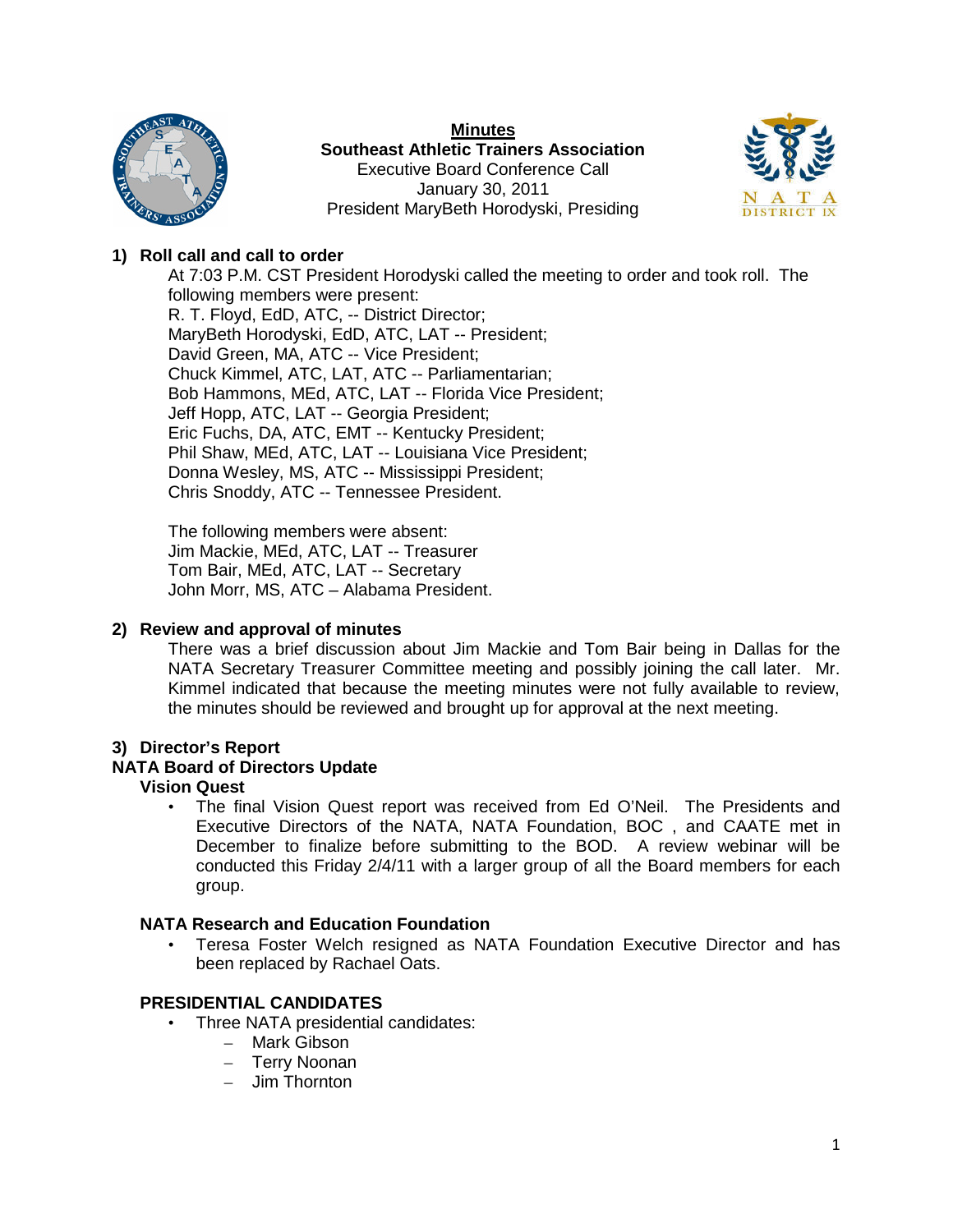• The nominating committee will meet on Committee Day at the annual meeting, Sunday, June 19 from  $4 - 5$  pm.

# **Probable BOARD OF CERTIFICATION (BOC) CONTINUING EDUCATION CHANGES**

The quality of CEU providers will be strengthened and the number of CEUs required per year may be reduced from 25 to 15. The current number of CEUs an annual meeting (i.e., NATA Annual Meeting and Clinical Symposia) attendee can obtain is 24. The BOC plans to announce the potential decrease in CEUs required in April 2011. No implementation date has been published. The new CEU recertification cycle will begin in 2013 with the first individuals completing the requirements in 2015. Category A includes evidence-based practice sessions and Category B contains selfstudy sessions.

*(President Morr, Alabama joined the call)*

# **EXECUTIVE DIRECTOR-RELATED POLICIES & PROCEDURES UPDATES**

• Information about the Executive Director's duties and evaluation process will now be included in the Policies & Procedures Manual.

## **Approved the Athletic Training Education Competencies 5th Edition**

## **NATA Contribution to the NATA Foundation**

- The NATA Board wants to ensure it supports our NATA Research and Education Foundation as other associations support their foundations. NATA's financial support of the Foundation has decreased significantly over recent years as the association has placed a greater focus on strategic initiatives. This reduction in funding has placed a strain on the Foundation's finances.
- We realize our financial support is vital to the Foundation's continued growth and success. Every NATA member benefits from the research funded by the Foundation, and athletic training research is critical to expanding our profession's body of knowledge.
- After researching what other associations do, the NATA board has voted to make an annual donation to the Foundation of \$243,000.

## *Journal of Athletic Training*

- In the process of moving from Allen Press to Ashleigh Publishing.
- Announcement for new Editor in Chief search very soon.

# **NATA Annual Meeting Honoraria Change**

• Eleven of the (52) workshops (now known as special topics) planned for 2011 have been converted to peer-to-peer sessions. Each of these sessions will be 60 minutes and two facilitators will lead up to 60 participants in discussion. Due to the time commitment being requested of the facilitators, the Convention Program Committee is asking that the \$200 to be paid to each of the speakers for the now defunct 11 workshops be repurposed to the 11 peer-to-peer sessions and that each facilitator for the sessions be paid \$100 and offered complimentary registration. Does not require any additional funding for the 2011 meeting.

## **NATA Position Statement: Safe Weight Loss and Maintenance Practices in Sport and Exercise**

• Approved pending minor terminology adjustment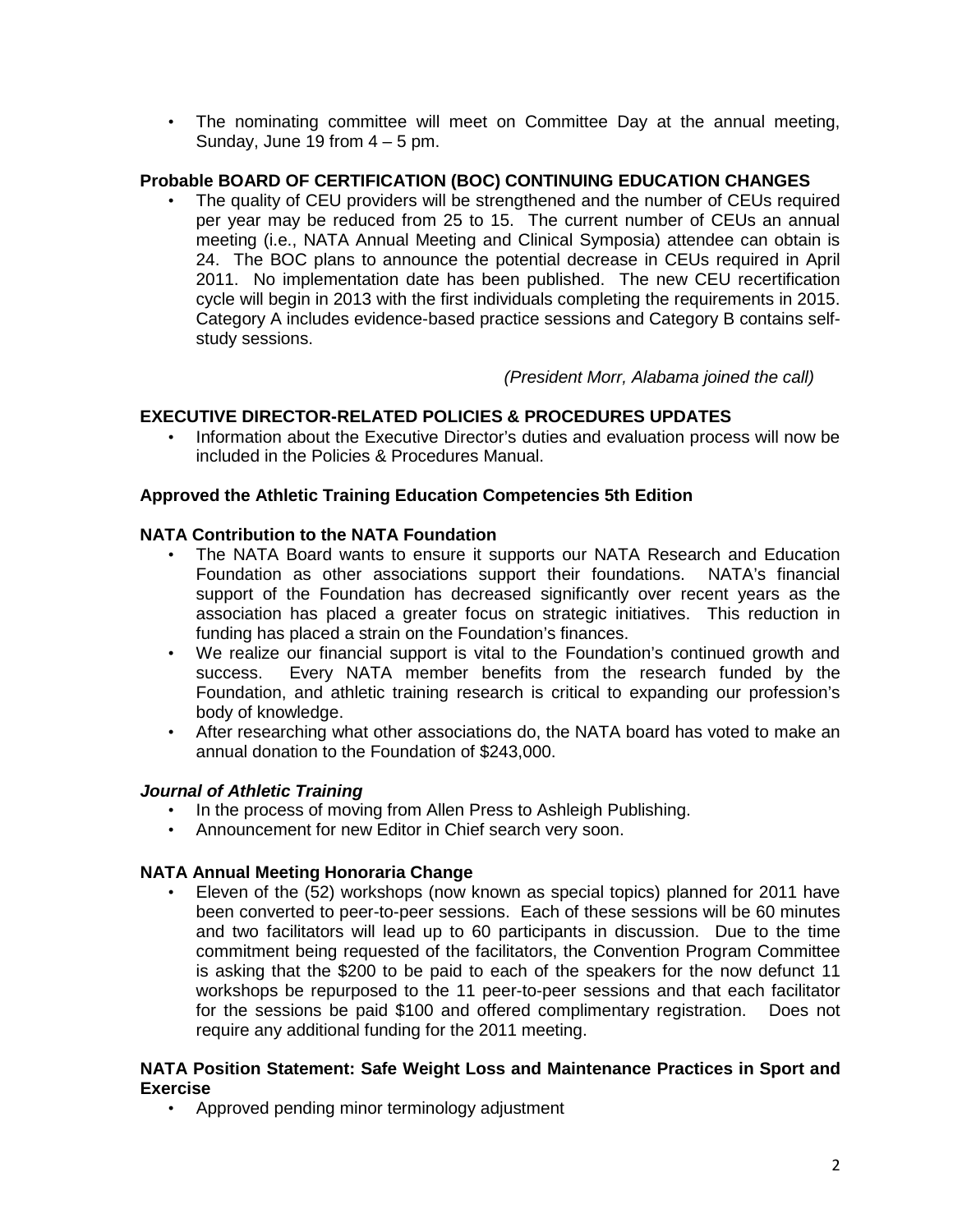# **NATA Position Statement: Prevention of Pediatric Overuse Injuries**

• Approved

## **Working toward an Inter-Association Task Force for early 2012:**

• Preventing Sudden Death in Sport - Addressing the Issues with Strength and Conditioning Sessions

## **Update on Proposal for NATA to Collect State Dues**

- This plan remains on target. Currently, staff intends to budget for and implement the new database system in the summer of 2012. Staff targets the dues collection cycle beginning in the fall of 2012 to implement state dues collection.
- Note: As with any large scale data project, many unforeseen issues could arise that could impact the timeline. It is possible that should issues occur, implementation would be delayed until to the 2013 billing cycle the following year. This would still put the project completion within the allotted timeframe.

# **NATA By-Laws Proposal**

• To allow non-certified licensed athletic trainer members voting privileges on NATA issues as Certified Members currently have.

## *(Secretary Bair joins the call)*

KY President Eric Fuchs asked which budget cycle the \$243,000 for the NATA Foundation would come from. District Director Floyd answered the money would come from the next cycle. KY President Fuchs also asked if the NATA Board addressed the increased need for legislative grants funding. Director Floyd was unsure and will report back to the SEATA Executive Board.

## **4) President's Report**

- a. President Horodyski requested that the minutes reflect the email votes from the past several email correspondences. (Parliamentarian, Award winners HOF, and Scholarship winners, HOF, and Award winners.)
	- i. President Horodyski recommended to the SEATA Executive Board that Chuck Kimmel serve as the Parliamentarian for the Executive Board. MS President Wesley made a motion that Chuck Kimmel be approved as Parliamentarian. The motion was seconded by Vice-President David Green. The vote for the Parliamentarian position was finalized by email on 3 October 2010. The vote count was 7-0-0.
	- ii. The SEATA Honors and Awards Committee submitted a motion to the SEATA Executive Board for the following people to be approved for SEATA awards: Chuck Kimmel Award of Merit - Ray Castle; Jack Hughston Sportsmedicine Person of the Year- Felix "Buddy" Savoie, MD; Backbone Award - Melissa Thompson; High School Award - Chris King; College/University Award - Jack Marucci; Education/Administration Award - Carl Mattacola and Tim Uhl. The motion passed with a vote of 7-0-0 (22 Jan 2011).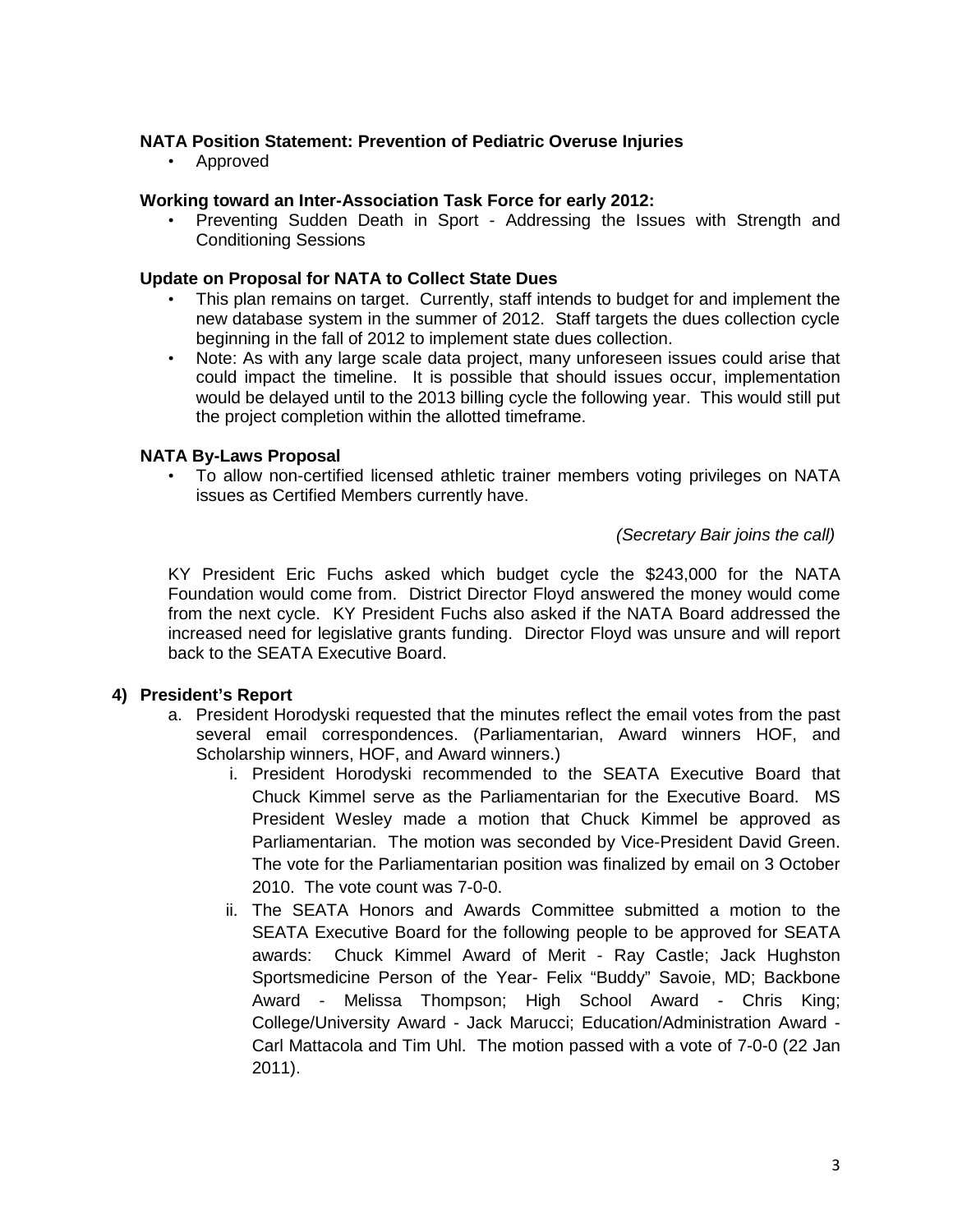- iii. The SEATA Hall of Fame Committee submitted a motion to the SEATA Executive Board that four athletic trainers be inducted into the 2011 SEATA Hall of Fame [Marisa Brunett, Ron Courson, Ken Wright, and Mike Ferrara (deferred from 2010; thus not requiring approval again)]. The motion passed with a vote of 7-0-0 (22 January 2011).
- iv. The SEATA Scholarship Committee submitted a motion to the SEATA Executive Board that the following students be approved for SEATA scholarships:

Undergraduate

- Takamasa Sakamoto (University of Alabama) The SEATA Memorial Undergraduate Scholarship (\$1000)
- Candace Winn (The University of West Alabama) The Jerry Rhea/Atlanta Falcons Undergraduate Scholarship Award (\$1000)
- Justin Mitchell (The University of West Alabama) The Jim Gallaspy Student Leadership Scholarship (\$500)
- **Graduate**
- Carrie Rahn (Georgia Southern) University) The SEATA Memorial Graduate Scholarship (\$1000)
- Claire Graves (University of Florida) The Jerry Rhea/Atlanta Falcons Graduate Scholarship Award (\$1000)
- Angela Hanna (The University of West Alabama) The Hughston Sports Medicine Foundation Scholarship (\$500)

The motion passed with a vote of 7-0-0 (22 January 2011).

- b. President Horodyski thanked all involved with the 20 year pin design and production. She stated that the pins look professional, attractive and all of the hard work involved will be appreciated by many.
- c. President Horodyski noted that Treasurer Mackie has nominated Dr. Cade for the President's Challenge Award. There is a fee to process the nomination and the fee will be funded from the President's discretionary account.
- d. SEATA Athletic Training Student Symposium. President Horodyski recognized and thanked Director Floyd and Ray Castle for the work done to produce another outstanding event. Director Floyd reported that once again there was a record number of students registered, the total number as of now stands at 811. This number includes students and faculty (those giving lectures or teaching the labs).
- e. SEATA has only received 3 applications for assistance from the State Presidents to send members to Capitol Hill Day. This is somewhat disappointing as funds will go unused and the opportunity to represent our profession will be missed.
- f. The following items were presented by President Horodyski as informational. These items will appear on the March meeting agenda. President Horodyski asked all members of the Board to review SEATA documents pertaining to these items:
	- i. SEATA Corporate Partner Plan
	- ii. NATA HOF ring policy
	- iii. StarTRACK policy
	- iv. Officers attending another district meeting
	- v. Length of service on SEATA Finance Committee
	- vi. SEATA Communications Committee
	- vii. SEATA organizational structure and committee appt. approval.
- g. President Horodyski challenged all State Presidents to contact their boards and two other people to encourage attendance at the SEATA Clinical Symposium and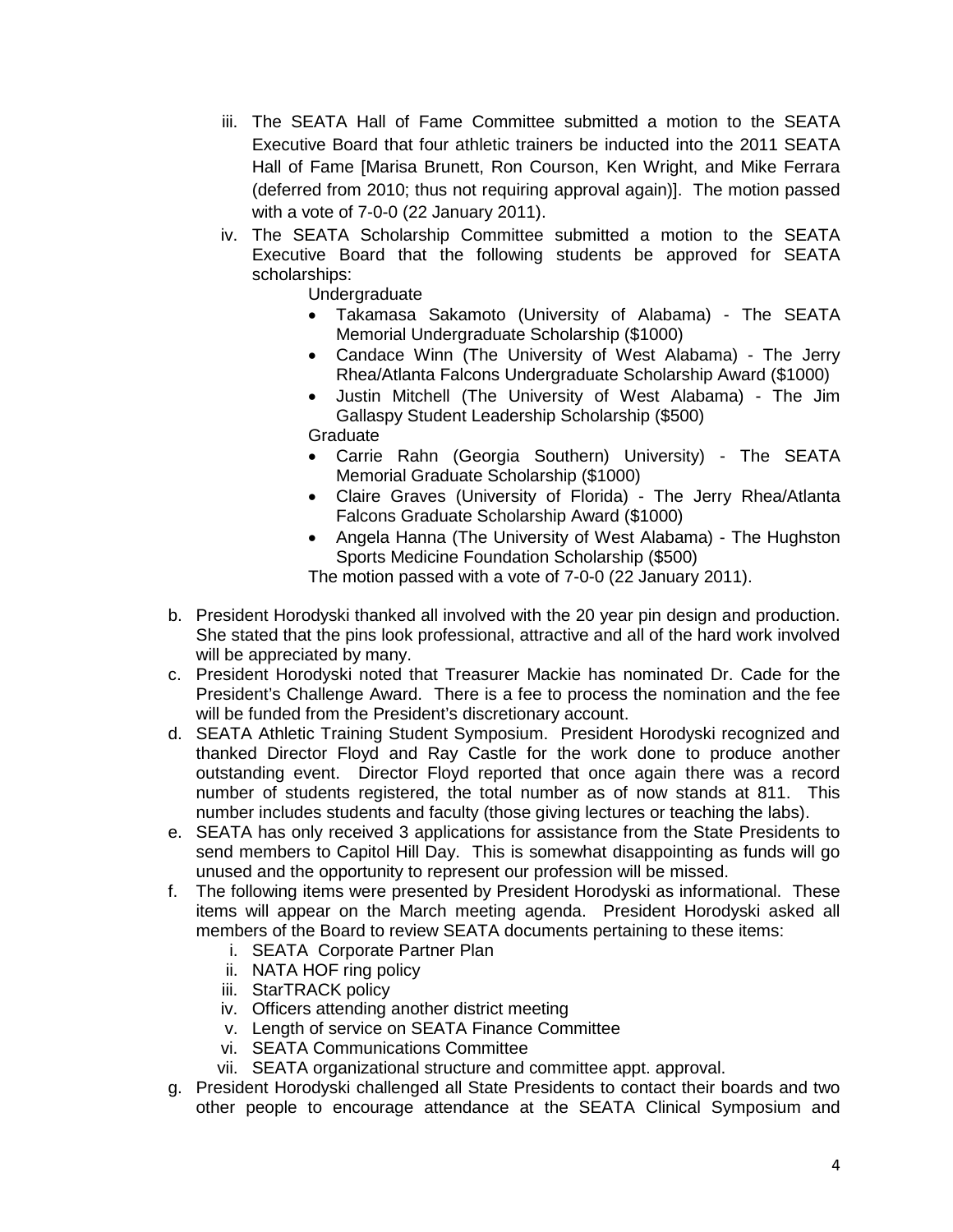Members Meeting. She also would like the state executive boards to be challenged by the State Presidents to contact 2 members each.

h. President Horodyski indicated there will be a conference call in February.

# **5) Vice-President's Report**

- a. Vice-President Green reported that he continues to work well with Cathy Jackson of Emory to finalize details of upcoming meeting in March. Registration has not yet been heavy but hopefully soon will be. All are encouraged to talk the meeting up among the membership. We have a 250 room block commitment that must be met. Both attendee and vendor registration needs to pick up.
- b. We need to seek nominations for Exhibit Chair, preferably one that has experience and some existing relationships with the vendors.

## **6) Treasurer's Report**

Given by Secretary Bair

1) The 20 year pins have arrived and look very nice. Thanks and great job to all involved. A plan needs to be developed for distribution, including those who have over 20 years but less than 25.

2) A final tentative meeting schedule should be given during the  $2<sup>nd</sup>$  day of the District Secretary Treasurer Committee meeting and then we will need to finalize when and where to have our June meeting. The time blocks being looked at for the SEATA Executive Board meeting are 10-12 or 12-2 on the Monday of the NATA Annual Meeting.

3) Treasurer Mackie has received and reviewed a proposal for an online 'distant learning' program related or in conjunction with our SEATA Clinical Symposium and Members Meeting.

4) Treasurer Mackie's term will expire in June of 2012 so an election will need to be held for his position in the fall. Please share the opportunity to shadow or mentor if you have someone interested. Please call or email Treasurer Mackie.

#### **7) Secretary's Report**

1) Secretary Bair apologized to the Board for the June meeting and October conference call minutes being unavailable due to virus and encryption problems with both the SEATA computer and personal computer. Different files were able to be recovered and/or reconstructed. These were sent to Board members last week. He stated he has a high degree of confidence that the minutes of the October conference call have been recreated to accurately reflect the content; however, for the June meeting there are some reports and corrections that were unrecoverable; specifically the officers reports and a correction from Mississippi State President Wesley that may not be accurately reflected in the minutes recently provided. Additionally, missing is recording of the 20 year pin design vote. All are asked to review these documents and provide missing information/reports/corrections.

2) facebook and Twitter accounts. These accounts were established in November and December of 2010; however, before rolling these communication vehicles out to the membership feedback from the EB is sought. Some feedback has been received on the facebook page. The facebook page is [http://www.facebook.com/pages/Southeastern-](http://www.facebook.com/pages/Southeastern-Athletic-Trainers-Association/177786902247291?v=wall)[Athletic-Trainers-Association/177786902247291?v=wall](http://www.facebook.com/pages/Southeastern-Athletic-Trainers-Association/177786902247291?v=wall) and the Twitter name is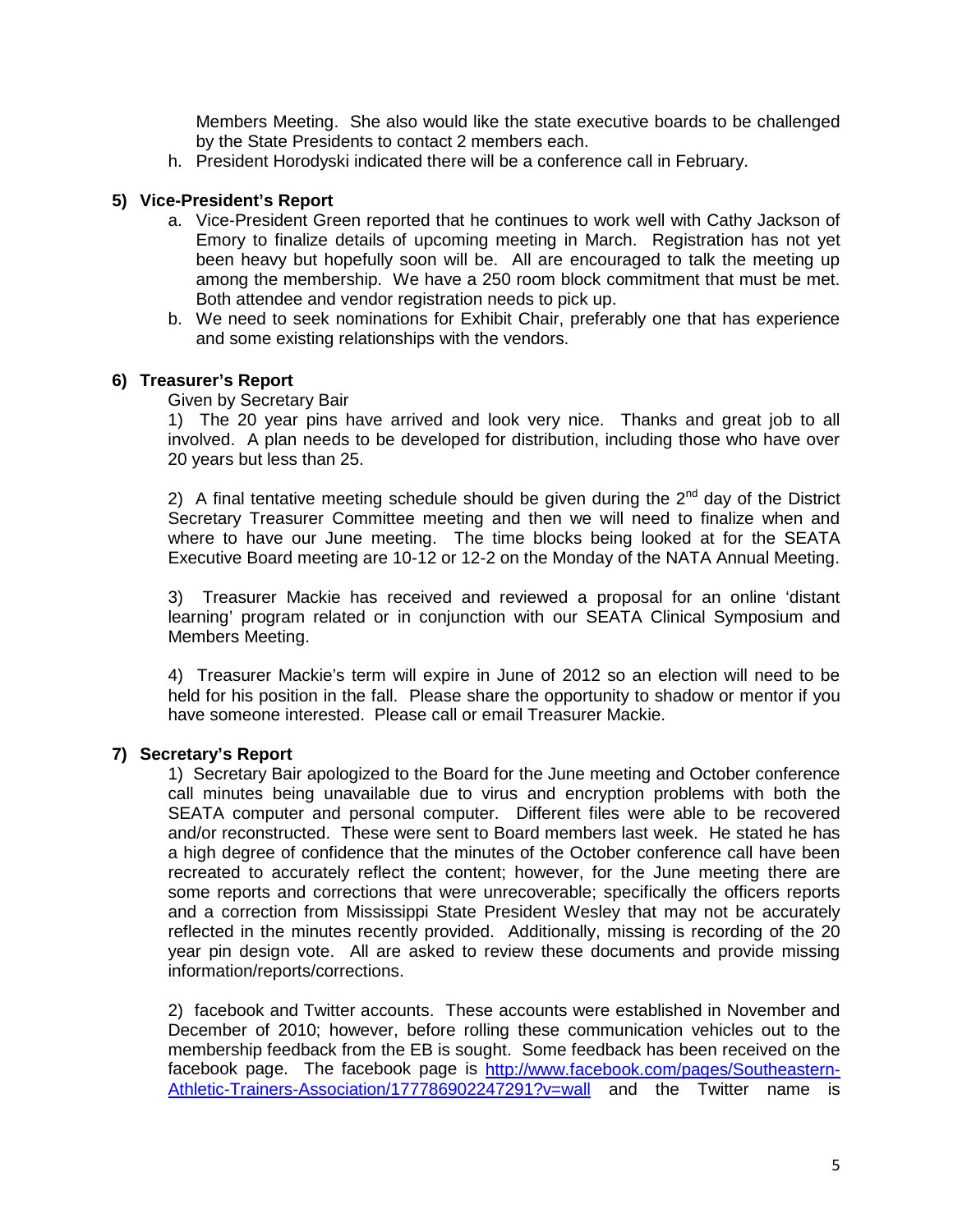SEATA9. All are asked to look at these media sites and provide feedback. Secretary Bair said he would like to roll these out to the membership at the March meeting.

3) A spreadsheet regarding concussion legislation from the NATA was emailed to the SEATA Executive Board to provide a resource for State Presidents regarding current legislation. Florida and Georgia are the states in SEATA currently working on some legislation for concussion management.

#### 8) **PR and VI**

Tennessee State President Snoddy (Chair of the SEATA Workgroup developed to address SEATA members in the US territories) reviewed for the SEATA Executive Board the issue that was brought forward. There is concern that members in Puerto Rico and the Virgin Islands are paying SEATA dues, which include state dues, but not receiving direct benefit of a state association. District Director Floyd and President Horodyski reviewed the correspondence received from some of the unrepresented members. Tennessee State President Snoddy and the workgroup proposed two recommendations 1) a refund of the dues paid, 2) explore ways SEATA can help these members. It was agreed that the workgroup will continue to work with these member to discuss potential refunds and ways SEATA can provide assistance, as well as review of the SEATA By-Laws that address representation.

## 9) **Update on combined SEATA meeting.**

Vice-President Green, President Horodyski and Director Floyd discussed the positive relationship with Cathy Jackson of the Continuing Education Department of Emory and the sentiment that this will be a win/win for the attendees from SEATA and Emory. Some details continue to be finalized. An Emory mailer was sent to MD's, AT's and PT's who attended previous Emory meetings advertising this meeting. Additionally, there is a registration section on the SEATA webpage. There will be no vendor gifts to attendees as this would breach the CME guidelines for physicians. The website will house program handouts, PowerPoint lecture information, and other media presented. Registrants will receive password access to these files. A discussion was held regarding the Governmental Affairs Social. The question raised was if we could have raffle prizes (some donated by vendors) and not conflict with CME regulations. Clarification with regard to these prizes being permitted is forthcoming.

## **10) Committees**

President Horodyski asked that all Board members contact their committee chairs to request reports by February  $15<sup>th</sup>$ . The reports should be forwarded to Director Floyd and President Horodyski. The template for the reports can be found on the SEATA webpage.

#### **11) StarTRACK**

Discussion about the program in general produced the following review. The program is not exclusively for members in the young professional class. There is no limit to the numbers of members that can participate in the program. SEATA can sponsor two members per year. To date we have only had a total of three participants when at this stage in the program we could have had six. President Horodyski presented to the Board two members applications for the program. The candidates, Cheryl Cundy of Georgia and Stephanie Wise of Tennessee, were reviewed. Secretary Bair moved that SEATA sponsor both presented candidates for participation this year. Kentucky State President Fuchs seconded the motion. **The vote was 7-0-0**.